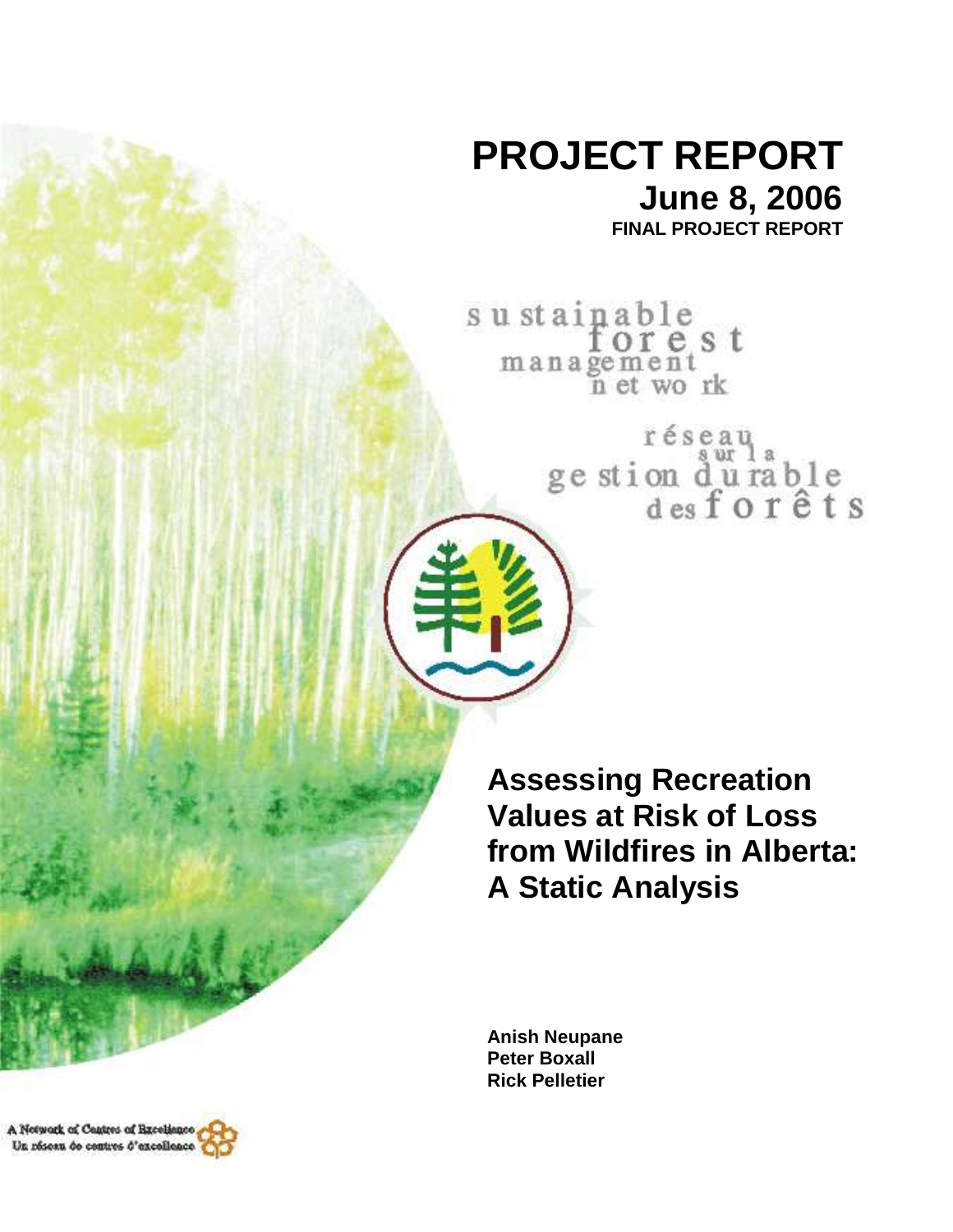# **Assessing Recreation Values at Risk of Loss from Wildfires in Alberta: A Static Analysis**

**SFMN Project: A Static and Dynamic Analysis of Forest Recreation Values** 

**By:** 

**Anish Neupane**  Jacques Whitford Consulting anish.neupane@jacqueswhitford.com

**Peter Boxall**  Department of Rural Economy University of Alberta, Edmonton, Alberta peter.boxall@ualberta.ca

#### **Rick Pelletier**

Department of Renewable Resources University of Alberta, Edmonton, Alberta rick.pelletier@ualberta.ca

> **June 8, 2006 Edmonton, Alberta, Canada.**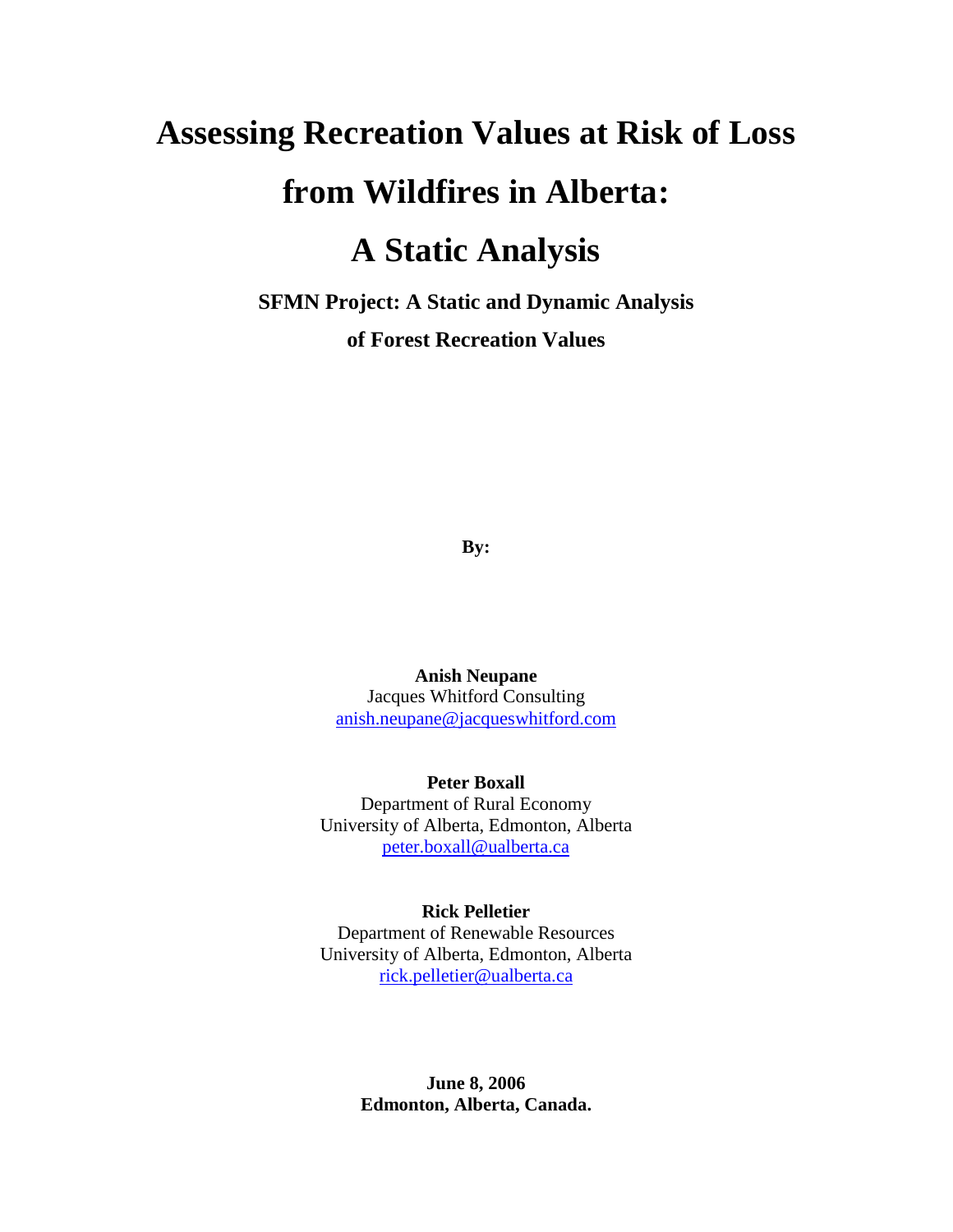#### **ABSTRACT**

This study examined some preliminary steps for including outdoor recreation values in forest fire management in Alberta. Rather than assume that existing recreation infrastructure reflects recreation values, we propose an alternative valuation framework based on understanding the spatial distribution of levels of recreation participation. The results indicate that recreation values are not necessarily tied to the availability of recreation infrastructure. The high value recreation sites in Alberta are located outside of national parks are located in southern areas of the province, particularly along the Mountain and the East Slopes Regions. Some implications of this spatial distribution of recreation activity on current fire management framework are analyzed and some management recommendations made.

**Keywords:** Forest recreation values, fire management, spatial modeling.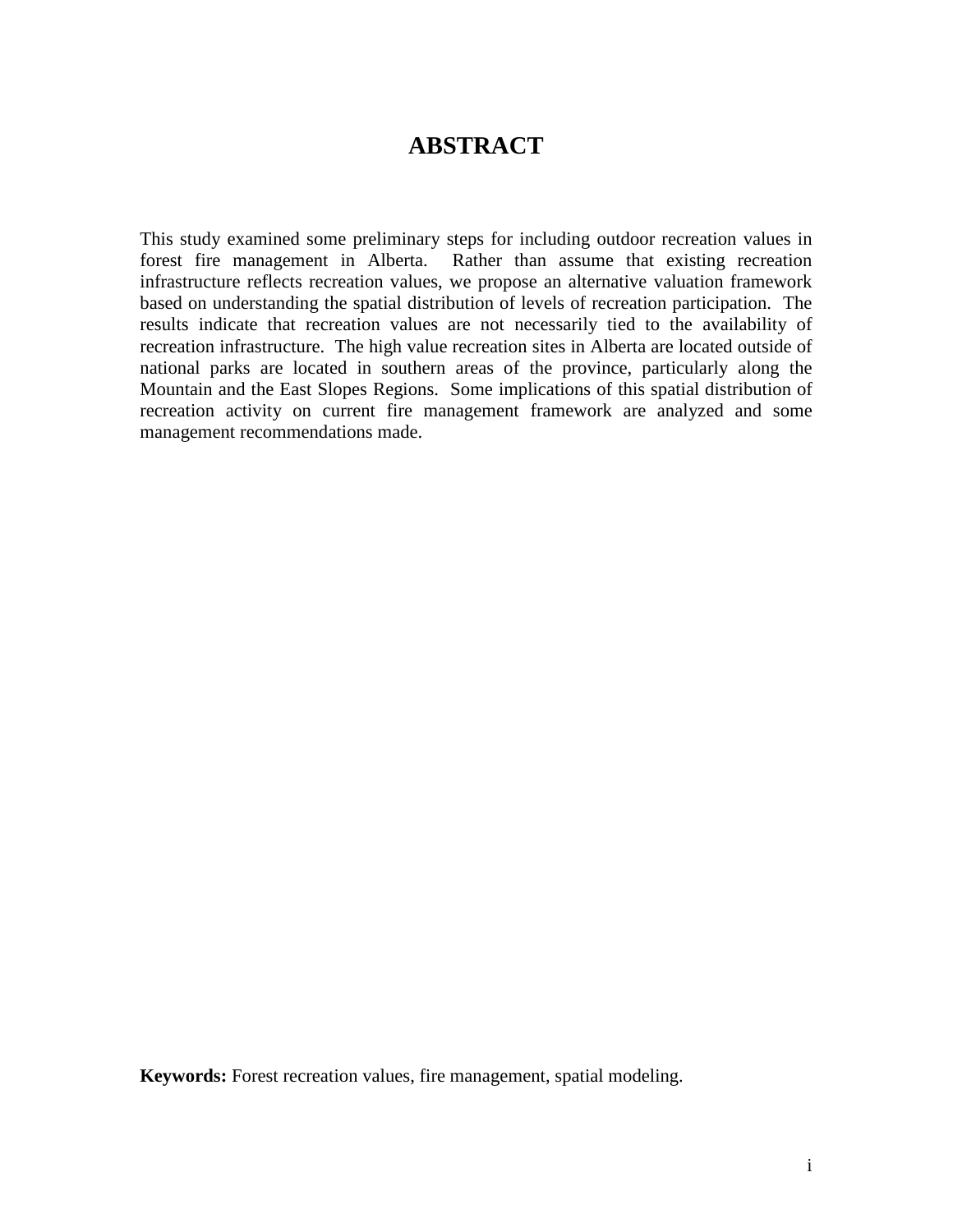### **ACKNOWLEDGEMENTS**

We would like to acknowledge those who contributed to the completion of this project, including the Sustainable Forest Management Network, Vic Adamowicz, Glen Armstrong, John McLevin, Cordy Tymstra, and Kurt Frederick. We also acknowledge Environment Canada, the Canadian Forest Service and the Alberta Department of Sustainable Resource Development for data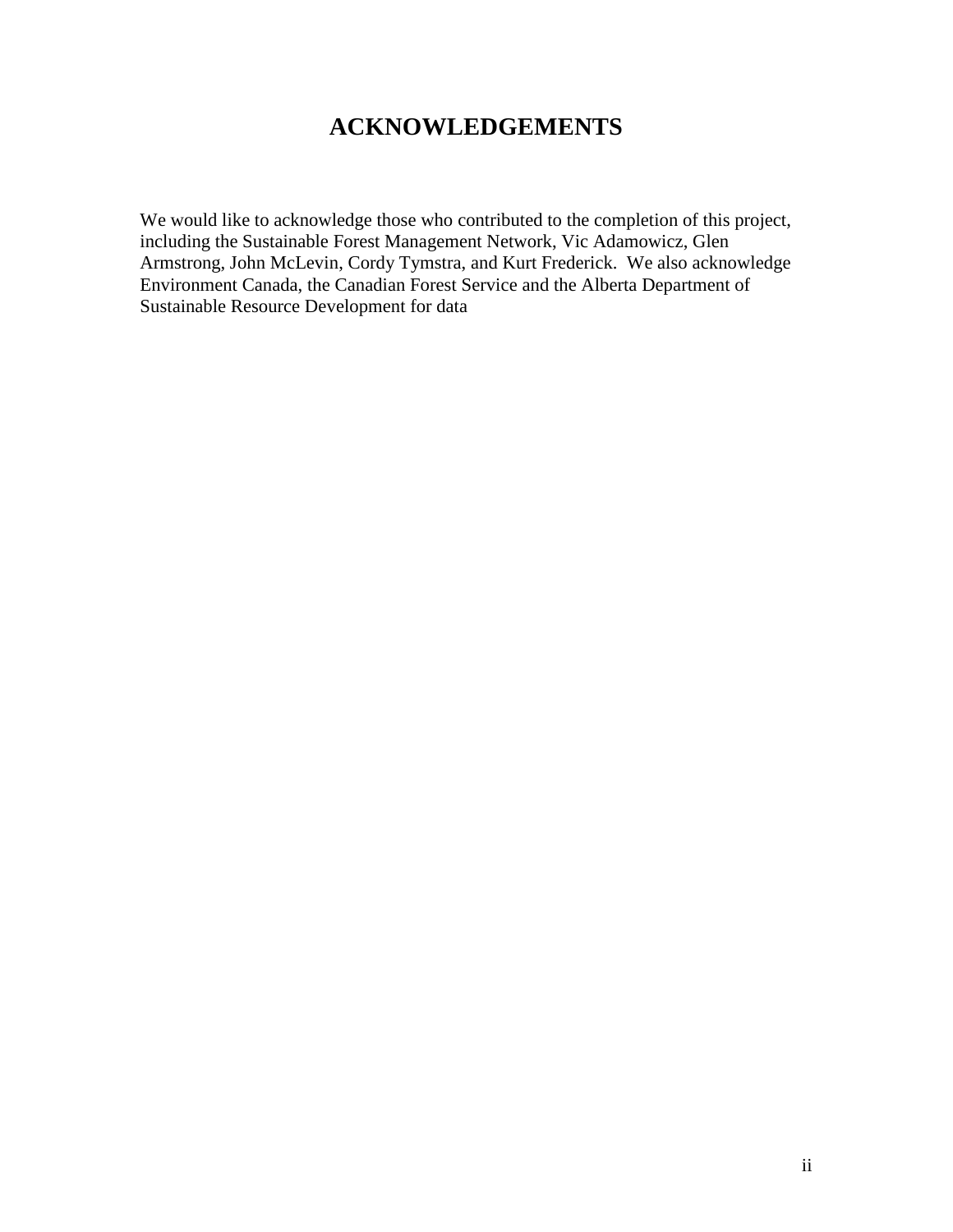## **TABLE OF CONTENTS**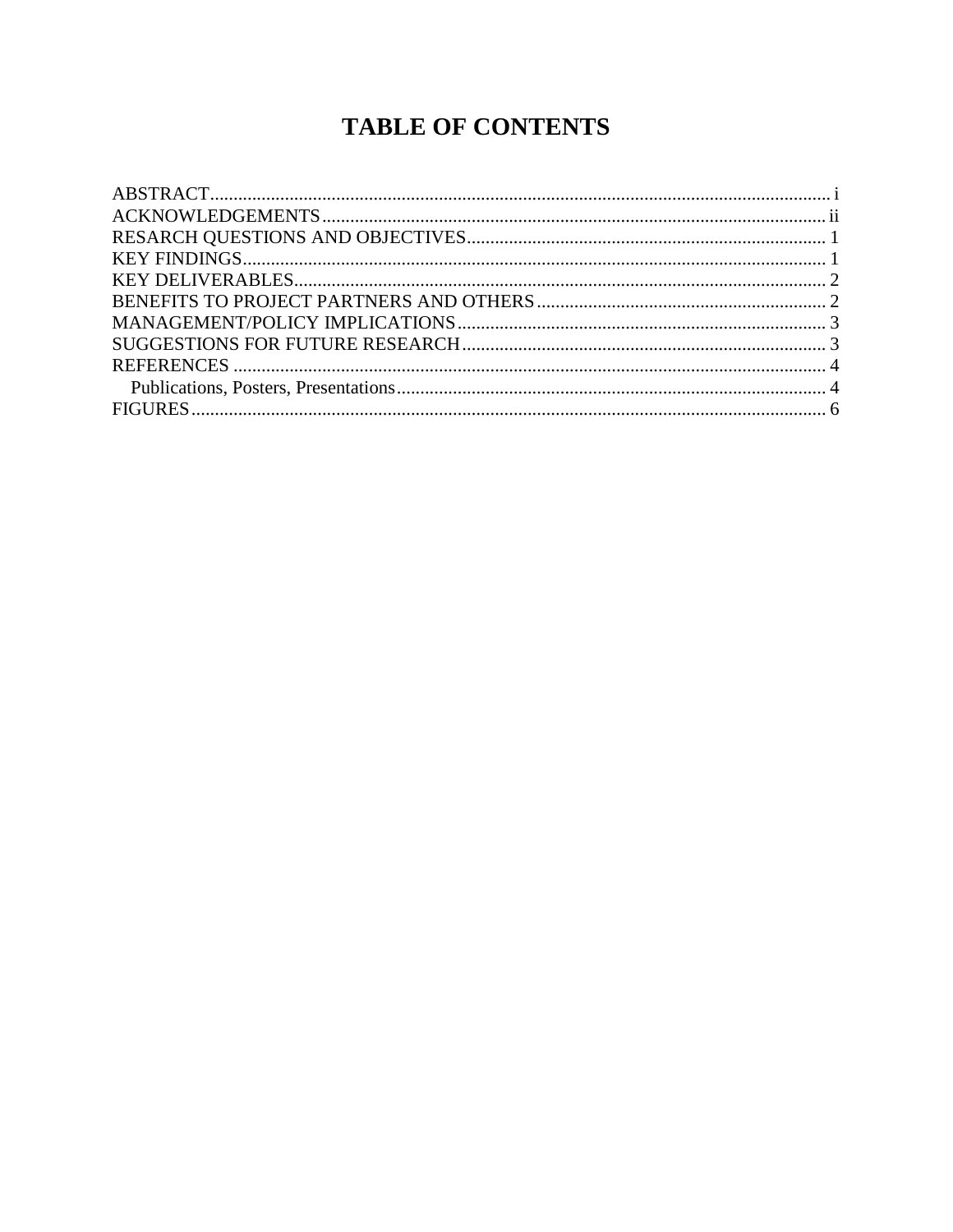### **RESARCH QUESTIONS AND OBJECTIVES**

Fire management in the province of Alberta has been driven by the broadly stated goal of reducing the impact of wildfire on people, property and resources which are collectively termed values at risk. Recreation values currently are reflected through the presence of recreation capital infrastructure such as buildings and associated facilities in provincial parks, campgrounds and related areas. Figure 1 provides a map of the distribution of this infrastructure. The implicit assumption in preliminary models of values at risk is that the costs of replacing lost recreation infrastructure due to fire at recreation sites determine the economic values associated with recreation use. However, the efficacy of this assumption can be questioned on several fronts. First, recreation activity in forested areas may or may not be associated with the presence of recreation infrastructure. Second, the levels of visitation to all recreation areas are not likely to be similar. Third, unlike infrastructure, recreationists can be more spatially dispersed on the landscape including those areas that may not contain recreation infrastructure, such as camping "randomly" in public forested lands (called random camping by provincial recreation experts). These concerns suggest that recreation values at risk should be examined by including the economic values associated with participating in the activity, not the costs of replacing lost infrastructure. The importance of recreation participation is shown by the fact that it is one of the indicators of sustainable forest management reporting in Canada. Furthermore, recreation participation is also implicitly tied to the presence of human life which is considered the highest value at risk of loss from wildfire in Alberta.

Given the rising costs associated with fire suppression, the Government of Alberta has developed a preliminary map identifying the various values at risk. The goal is to use this map to more efficiently allocate fire suppression resources. Toward that effort, the objective of this research was to develop spatially explicit models and indicators of recreation participation to provide a better measure of the apatial distribution of recreation in Alberta.

#### **KEY FINDINGS**

- 1. It was possible to develop recreation participation models that can estimate the spatial distribution of recreation trips in Alberta. The models of the number of recreation trips in specified spatial units were estimated as a function of biophysical characteristics of the landscape (roads, recreation infrastructure, forest cover, water area, population density, etc).
- 2. These models suggest that recreation participation is not exclusively associated with recreation infrastructure. For example, northern Alberta, despite having infrastructure at a number of recreation areas hosts relatively few recreation trips (Figure 2). In contrast, southern Alberta, particularly those areas bordering the National Parks, hosted substantial recreation trips including many trips not associated with infrastructure (Figure 3). These finding have implications on the efficacy of the current fire management framework suggested by the existing values-at-risk map used by provincial fire managers.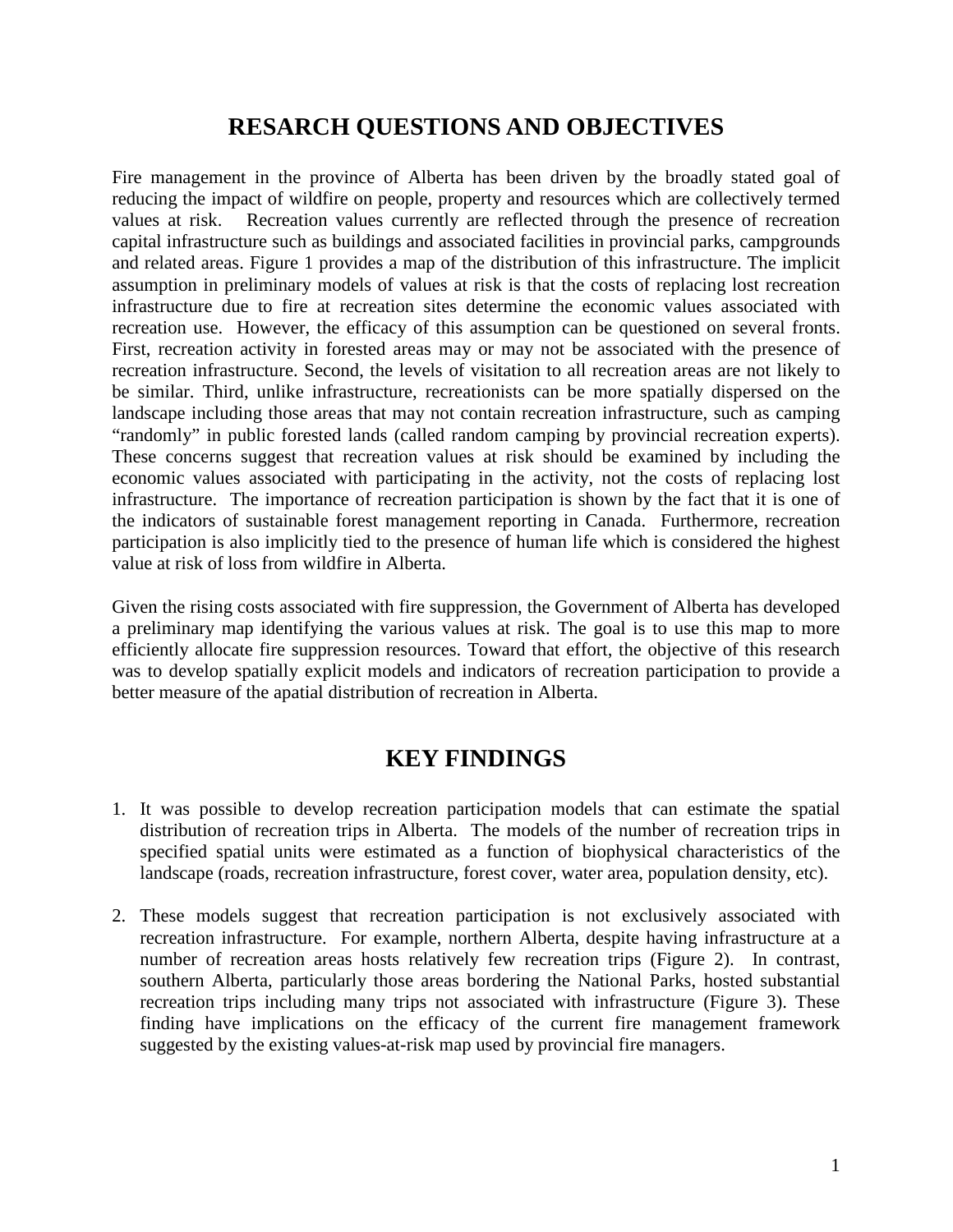- 3. Access into the landscape, as measured by road density, was one of the key biophysical attributes explaining recreation demand to a spatial unit.
- 4. Random camping is widespread and popular in the East Slopes Region, particularly in the southern areas and is driven primarily by opportunities for outdoor recreation such as offhighway vehicle use, lack of camping fees and accessibility of landscape due to the availability road networks associated with the forest industry.
- 5. Random camping trips account for over half (estimated 80%) of the trips taken to the East Slopes Region (see Figure 4 for select comparison). Therefore, these trips must be accounted for in fire management decisions for resource allocation. Recreationists who participate in random camping explicitly seek areas with no infrastructure.
- 6. There is an urgent need for updated, comprehensive, and systematic data collection efforts to improve the ability of fire managers to determine spatial distributions of recreation use in Alberta. These efforts should also be developed to allow the estimation of the economic values of recreation use. While large-scale data collection can be expensive, the study identified some approaches which can be accommodated within the existing recreation management framework. These include modifications to existing camping permiting systems at managed sites with infrastructure. Similarly, spatial recreation data could be collected for random camping use by administering standardized surveys of forest officers, guardians, and other experts who conduct periodic patrols on public forestlands.

### **KEY DELIVERABLES**

There were two principle deliverables of this research. The first deliverable involved maps (see Figures 2-4) of the spatial distribution of recreation participation for the entire province. Specifically, recreation trips were assumed to occur within specified spatial units (either in 100 km2 cells provincially or 25 km2 cells for the Eastern Slopes Region) and the annual number of trips to these units was modeled as a function of the biophysical attributes of those units. The trips derived in the models were inflated to the provincial level to provide a spatial distribution of trips taken for outdoor recreation in Alberta. The second deliverable refined the spatially explicit indicators of recreation for Alberta by focusing on the East Slopes Region. This Region lies on the east slopes of the Rocky Mountains, straddling the Alberta-BC border, excluding the National Parks, and is highly sought after for recreational activities. The focus of this deliverable was to highlight the recreation values associated with random camping.

### **BENEFITS TO PROJECT PARTNERS AND OTHERS**

The recreation models developed in this research are an improvement over the current recreation infrastructure framework for fire management since the spatial distribution of recreationists and recreation values were explicitly considered. This consideration can allow for the inclusion of some non-timber values in fire management which previously did not occur. This will allow fire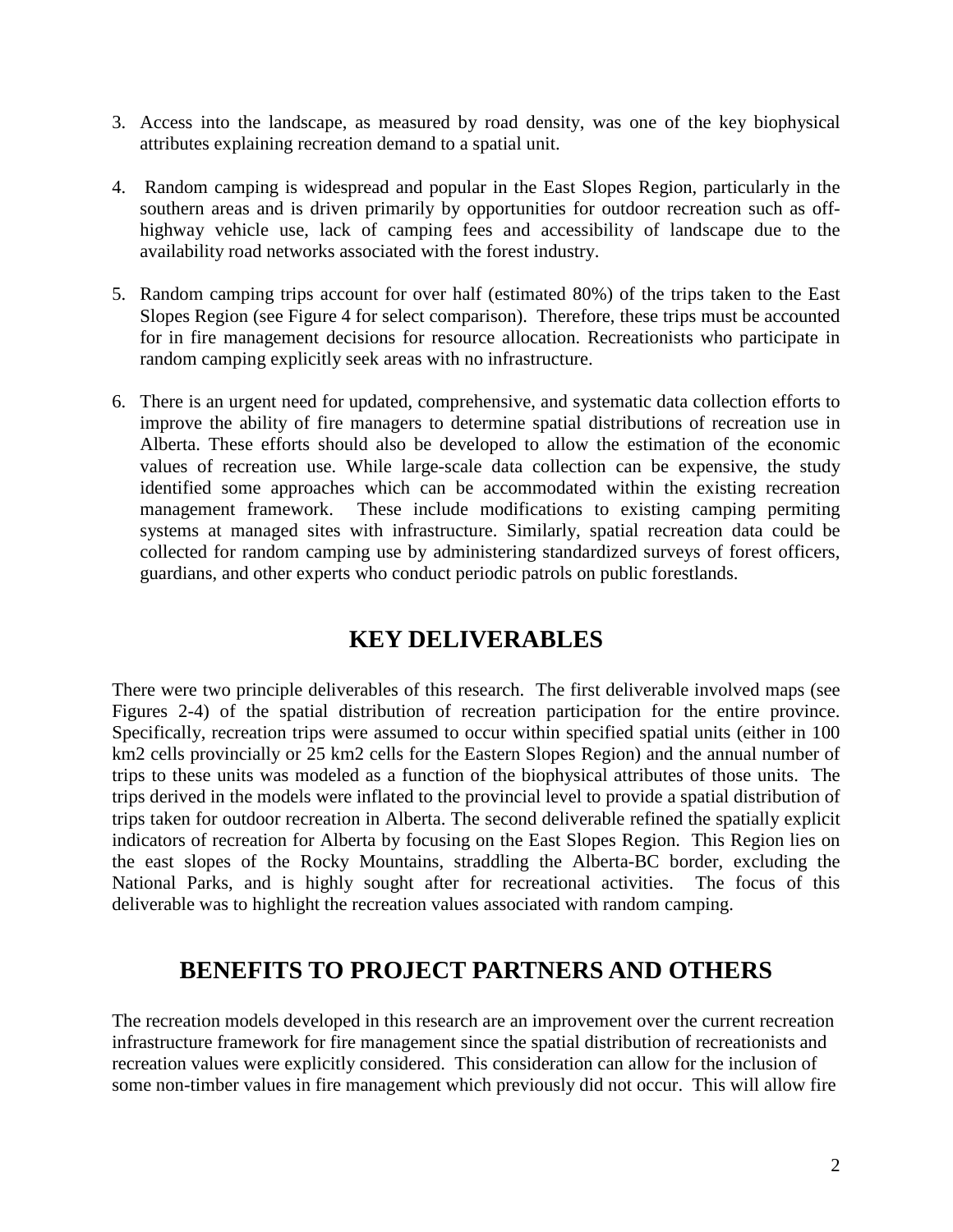managers a more complete picture of the benefits in doing cost benefit analysis of fire suppression activity.

### **MANAGEMENT/POLICY IMPLICATIONS**

An explicit consideration of the values of recreation participation is advantageous in that this value is closely linked to the presence of recreationists and, implicitly, human life which is considered the highest value at risk. Therefore, during fire events, directing suppression efforts and/or evacuation efforts to high value recreation areas can fulfill a fire management goal of protecting the highest values at risk (human life), as well as protecting areas with significant recreation values. This can help minimize the risk from fire to the high valued areas in addition to minimizing fire suppression expenditures. For example, the participation models suggest that suppression efforts may be better directed to southern Alberta, particularly outside the National Parks, than to northern Alberta.

While this research provided some noteworthy results, there are limitations which need to be addressed. The most significant was the availability of comprehensive and updated information on the levels of recreation use across the province. The only available data for the province as a whole stemmed from the 1996 National Survey on the Importance of Nature to Canadians (DuWors et al. 1999). While this dated data contained spatial referencing of some recreation trips, there were some significant methodological drawbacks and inaccuracies involved in this referencing which suggests caution in using the resulting findings. In addition, the underlying recreation data structure suggested the use of limited dependent and qualitative dependent spatial regression frameworks - unfortunately, advances in econometric spatial modelling have not yet occurred to incorporate such data issues.

This study should be repeated when more thorough information on the intensity and distribution of recreation use becomes available in Alberta.

### **SUGGESTIONS FOR FUTURE RESEARCH**

The development of recreation information as conducted in this study connotes information that is typically viewed as static and rudimentary. For example, using the spatial information in assessing the effects of fire on recreation one might assume that in cases where a cell burns, the number of recreation trips to that cell become 0. Further, this suggests that the recreational value contained in that cell becomes \$0. This may not be the case as previous research suggests that recreationists have varying preferences for burned landscapes. Some recreationists' activities may be affected by fires (e.g. fishing and hunting), or in some cases may be enhanced by it (e.g. wildflower gathering, mushroom picking). This suggests that fire may affect different recreational activities in various ways. In addition, if trips in one spatial unit disappear as a result of fire, recreationists may substitute to other unburnt recreation areas. Using the assumption of no substitution following a fire would result in an over-estimation of the reduction in recreation economic value caused by that fire.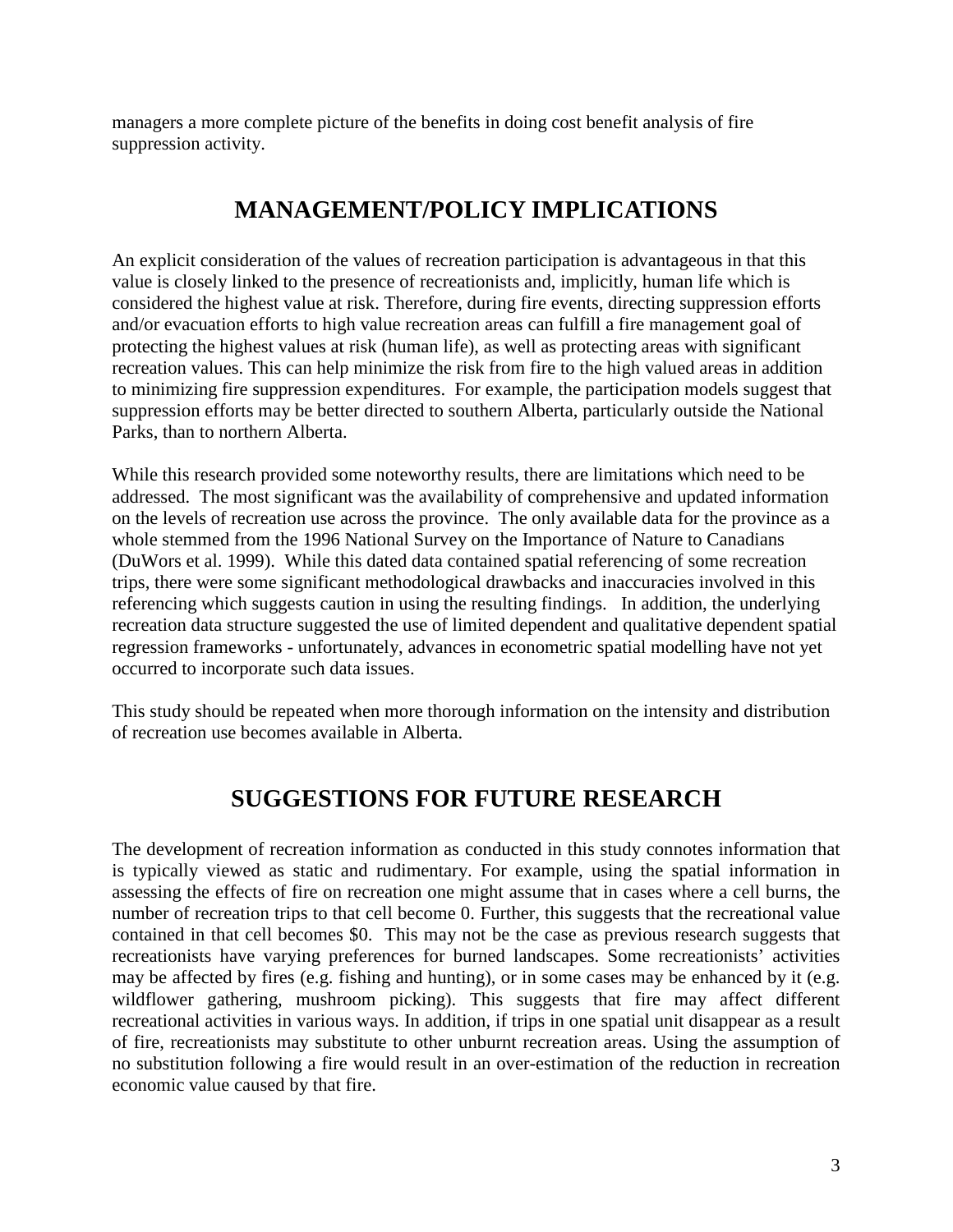Also, while fire is a natural disturbance in the forests of Alberta, forests recover from fire. This suggests that recreation values may not be "lost" due to fire, but recover in much the same way the forest does. This indicates a number of interesting dimensions researchers can pursue. One is the understanding of intertemporal recreational amenities in which recreation values change as the forest ages, burns and recovers, or grows back, following fire. Another is assessing the movements of recreationists across forested landscapes as portions of that landscape burn. In this sense recreation values are not lost, but are maintained through recreationists visiting other parts of the forest in response to a fire in their favourite areas.

#### **REFERENCES**

DuWors, E., M. Villeneuve, F. Filion, R. Reid, P. Bouchard, D. Legg, P. Boxall, T. Williamson, A. Bath and S. Meis. 1999. The importance of nature to Canadians: Survey Highlights. Environment Canada, Ottawa.

#### *Publications, Posters, Presentations*

#### *Presentations*

Neupane, A., P.C. Boxall and R. Pelletier. 2004. Assessing the recreation values at risk from wildfire. Paper presented at the 2004 Annual Meeting of the American Agricultural Economics Association, Denver CO, August 1-4.

Neupane, A., P.C. Boxall and R. Pelletier. 2004. Assessing the recreation values at risk from wildfire. Paper presented at the 2004 Annual Meeting of the Canadian Agricultural Economics Society, Halifax, NS, June 20-23.

Neupane, A., P.C. Boxall and R. Pelletier. 2004. Assessing the recreation values at risk from wildfire in Alberta. Poster presentation at Joint 2004 Meeting of the Canadian Institute of Forestry and the Society of American Foresters, Edmonton AB, October 2-6.

#### *Posters*

Neupane, A., P.C. Boxall and R. Pelletier. 2004. Assessing the recreation values at risk from wildfire. Poster presented at the 2004 Forestry Industry Lecture Series, Department of Renewable Resources, University of Alberta, Edmonton AB, March 11.

#### *Theses*

Neupane, A. 2005. Assessing recreation values at risk from wildfires in Alberta. Unpubl. MSc. Thesis, Department of Rural Economy, University of Alberta, Edmonton. 144pp.

#### *Manuscript submitted for publication*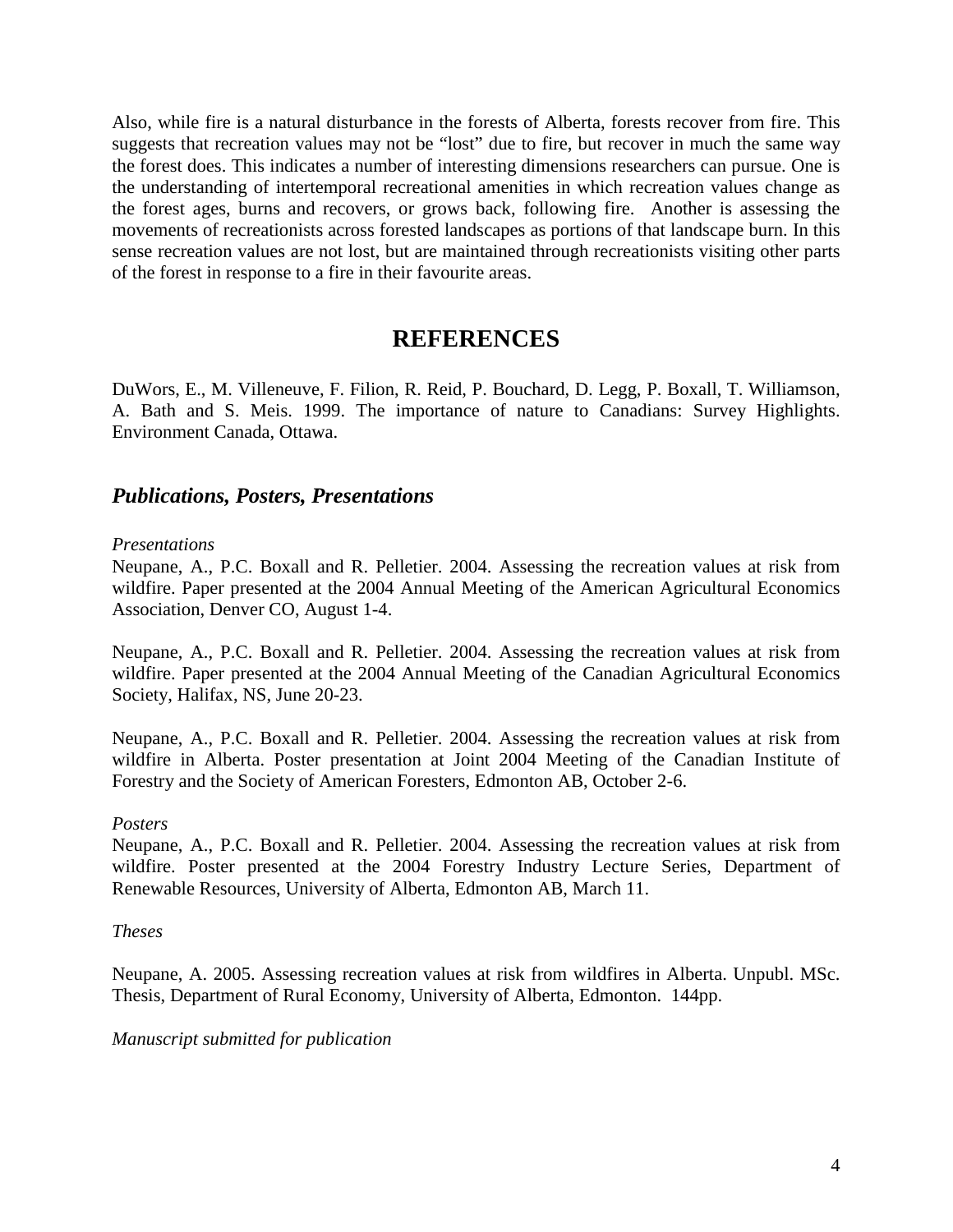Neupane, A., P.C. Boxall, B.L. McFarlane and R.T. Pelletier. 2006. Using expert judgments to understand spatial patterns of forest-based camping: A values-at-risk application. Submitted to Journal of Environmental Management.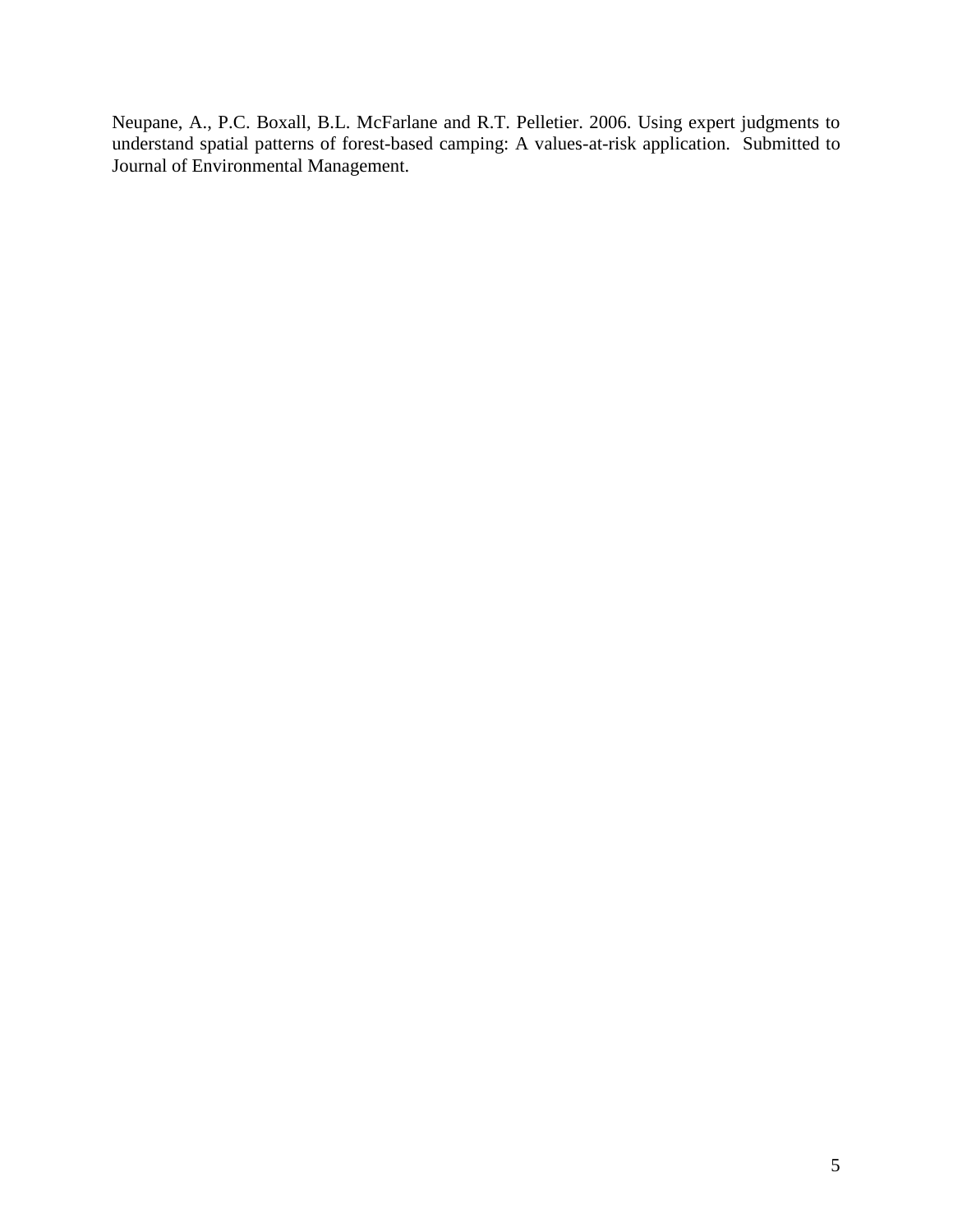#### **FIGURES**

Figure 1. The spatial distribution of outdoor recreation infrastructure in 100  $\text{km}^2$  cells in Alberta from the existing provincial values-at-risk map.

Source: Alberta Sustainable Resource Development

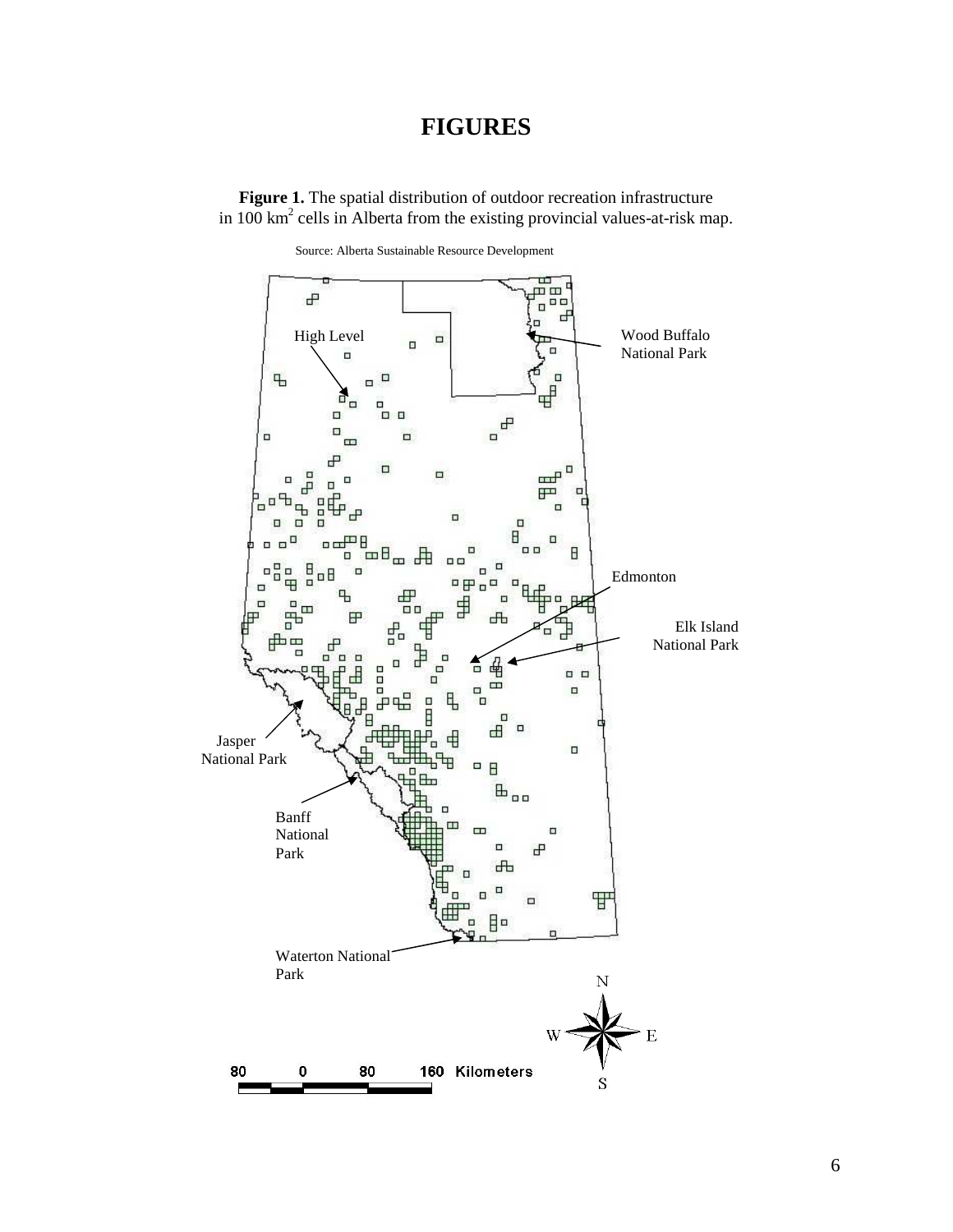

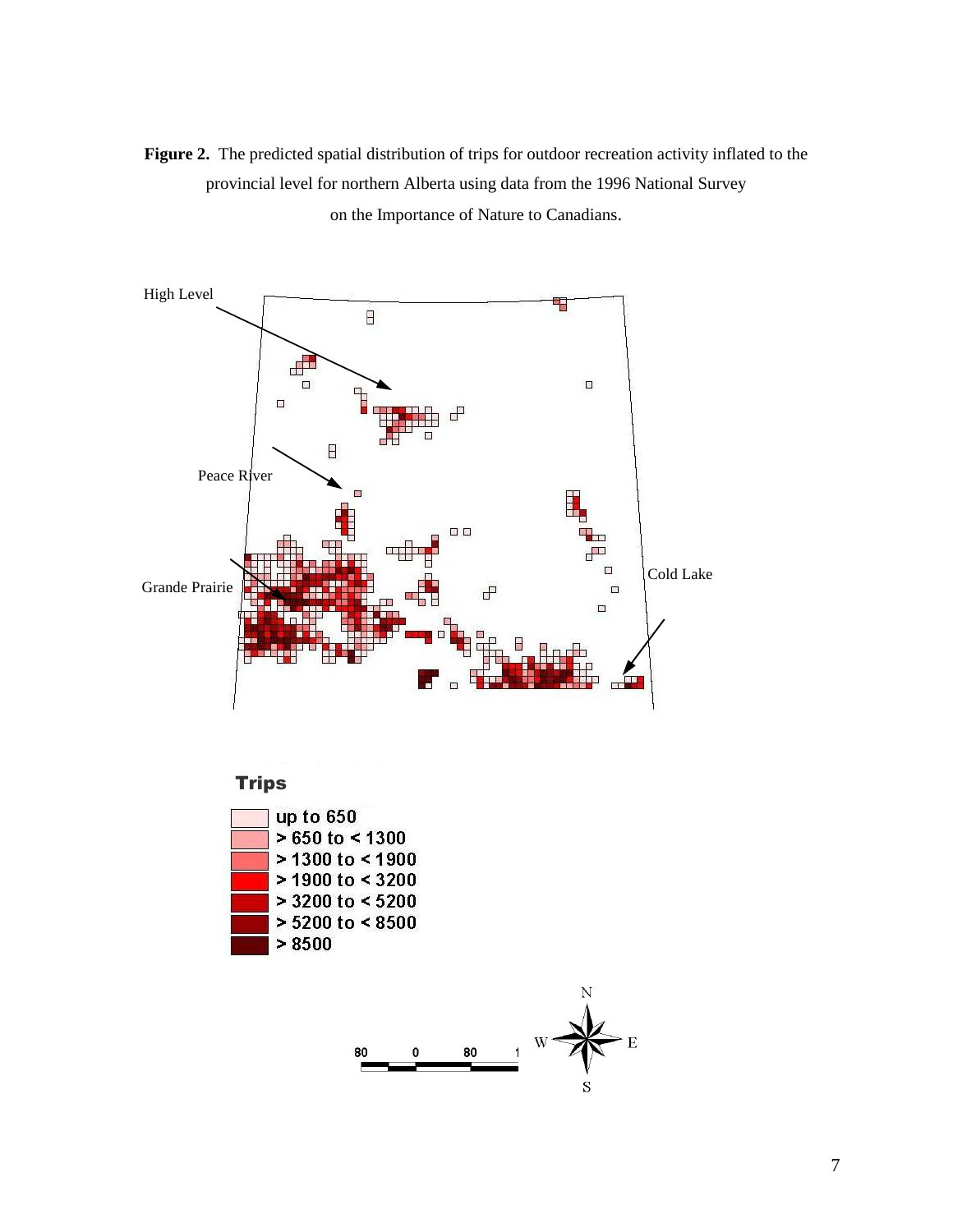**Figure 3.** The predicted spatial distribution of trips for outdoor recreation activity inflated to the provincial level in the southern Alberta using data from the 1996 National Survey on the Importance of



Nature to Canadians.